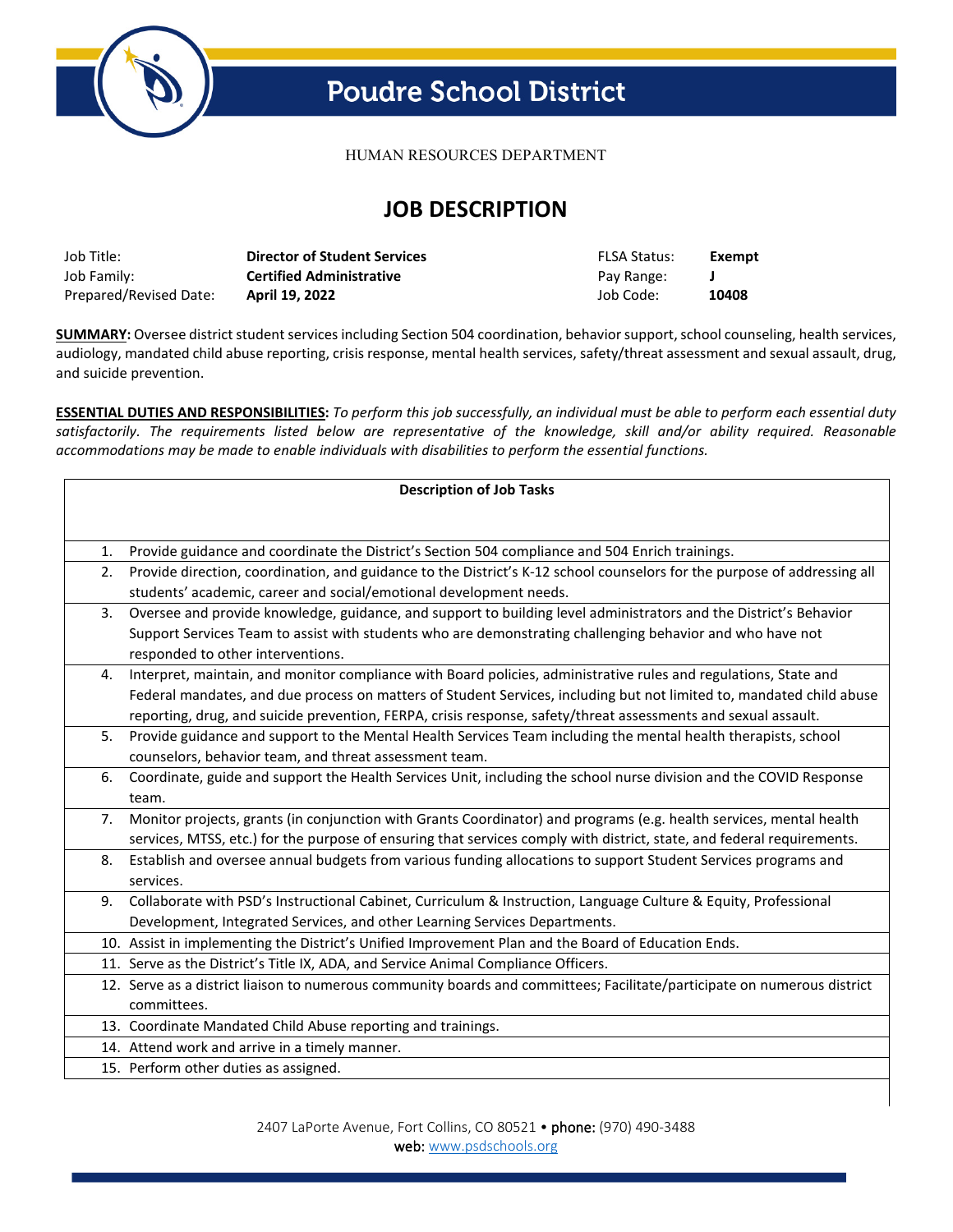

#### **EDUCATION AND RELATED WORK EXPERIENCE:**

- Master's Degree in Education or School Administration.
- Three to five years of administrative leadership experience required.
- Equivalent combination of education and experience acceptable.

#### **LICENSES, REGISTRATIONS or CERTIFICATIONS:**

- Criminal background check required for hire.
- Colorado Principal or Administrative License.
- Valid Colorado driver's license.

#### **TECHNICAL SKILLS, KNOWLEDGE & ABILITIES:**

- Knowledge of Elementary and Secondary Education Act (ESEA), Section 504, FERPA, and Title IX regulations.
- Knowledge of behavior support services including Multi-tiered Systems of Support (MTSS).
- Ability to communicate, interact and work effectively and cooperatively with all people including those from diverse ethic and educational backgrounds.
- Knowledge of current PSD vision, mission, and Board Ends.
- A belief that all students are capable of learning.
- Human relation skills.
- Ability to manage numerous and diverse budgets.
- Oral and written communication skills.
- Ability to set high standards and achieve them.
- Ability to show respect and sensitivity to individual needs/concerns.
- Ability to protect and maintain student confidentially.
- Demonstrate concern for student health and safety.
- Ability to effectively communicate with leadership, staff, parents, and students.
- Ability to frequently travel among district facility locations.
- Critical thinking and problem-solving skills.
- Ability to maintain confidentiality in all aspects of the job.
- Ability to manage multiple priorities.
- Ability to maintain honesty and integrity in all aspects of the job.
- Ability and willingness to adhere to attendance requirements, including regular and punctual employee presence.
- Ability to promote and follow Board of Education policies, Superintendent policies, and building and department procedures.
- Ability to communicate, interact, and work effectively and cooperatively with people from diverse ethnic and educational backgrounds.
- Ability to recognize the importance of safety in the workplace, follow safety rules, practice safe work habits, utilize appropriate safety equipment, and report unsafe conditions to the appropriate administrator.

### **MATERIALS AND EQUIPMENT OPERATING KNOWLEDGE:**

- Operating knowledge of and experience with personal computers and peripherals.
- Operating knowledge of and experience with Microsoft Office products, and/or other department software packages.
- Operating knowledge of and experience with typical office equipment, such as telephones, copier, fax machine, E-mail, etc.

#### **REPORTING RELATIONSHIPS & DIRECTION/GUIDANCE:**

|                 | <b>POSITION TITLE</b>           | # of EMPLOYEES |
|-----------------|---------------------------------|----------------|
| Reports to:     | Chief Equity & Academic Officer |                |
| Direct reports: | LQBTQIA+ Coordinator            |                |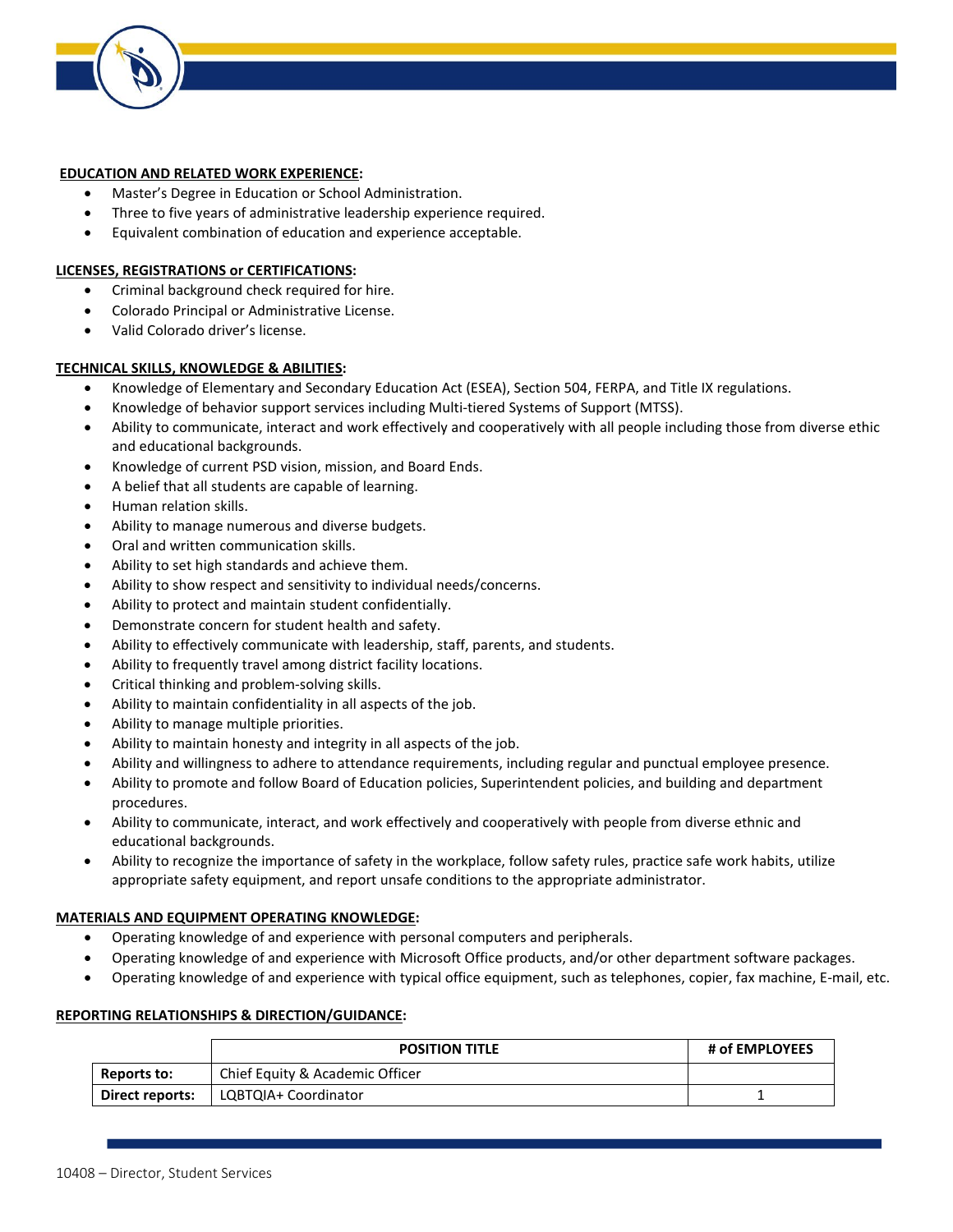

| <b>Health Services Coordinator</b> |     |
|------------------------------------|-----|
| Mental Health Services Coordinator |     |
| <b>Counseling Coordinator</b>      |     |
| COVID 19 Coordinator               |     |
| Classified and Licensed Staff      | 10+ |

• Responsible for interviewing, hiring, and training employees; planning, assigning, and directing work; appraising performance; rewarding, disciplining, and terminating employees; and addressing complaints and resolving problems.

**PHYSICAL REQUIREMENTS & WORKING CONDITIONS:** *The physical demands, work environment factors and mental functions described below are representative of those that must be met by an employee to successfully perform the essential functions of this job. Reasonable accommodations may be made to enable individuals with disabilities to perform the essential functions.*

| <b>PHYSICAL ACTIVITIES:</b>          | <b>Amount of Time</b> |           |                |                 |
|--------------------------------------|-----------------------|-----------|----------------|-----------------|
|                                      | <b>None</b>           | Under 1/3 | $1/3$ to $2/3$ | <b>Over 2/3</b> |
| Stand                                |                       |           | x              |                 |
| Walk                                 |                       |           | x              |                 |
| Sit                                  |                       |           | x              |                 |
| Use hands to finger, handle, or feed |                       |           | x              |                 |
| Reach with hands and arms            |                       |           | x              |                 |
| Climb or balance                     |                       | x         |                |                 |
| Stoop, kneel, crouch, or crawl       |                       | x         |                |                 |
| Talk                                 |                       |           |                | x               |
| Hear                                 |                       |           |                | x               |
| Taste                                | x                     |           |                |                 |
| Smell                                | x                     |           |                |                 |

| <b>WEIGHT and FORCE DEMANDS:</b> | <b>Amount of Time</b> |            |                |                 |
|----------------------------------|-----------------------|------------|----------------|-----------------|
|                                  | <b>None</b>           | Under 1/3  | $1/3$ to $2/3$ | <b>Over 2/3</b> |
| Up to 10 pounds                  |                       | $\check{}$ |                |                 |
| Up to 25 pounds                  |                       |            |                |                 |
| Up to 50 pounds                  |                       |            |                |                 |
| Up to 100 pounds                 |                       |            |                |                 |
| More than 100 pounds             | $\lambda$             |            |                |                 |

| <b>MENTAL FUNCTIONS:</b> | <b>Amount of Time</b> |           |                |                 |
|--------------------------|-----------------------|-----------|----------------|-----------------|
|                          | <b>None</b>           | Under 1/3 | $1/3$ to $2/3$ | <b>Over 2/3</b> |
| Compare                  |                       |           |                | x               |
| Analyze                  |                       |           |                | x               |
| Communicate              |                       |           |                | x               |
| Copy                     |                       | x         |                |                 |
| Coordinate               |                       |           |                | x               |
| Instruct                 |                       |           |                | x               |
| Compute                  |                       | x         |                |                 |
| Synthesize               |                       |           |                | x               |
| Evaluate                 |                       |           |                | x               |
| Interpersonal Skills     |                       |           |                | x               |
| Compile                  |                       |           | x              |                 |
| Negotiate                |                       |           |                | x               |